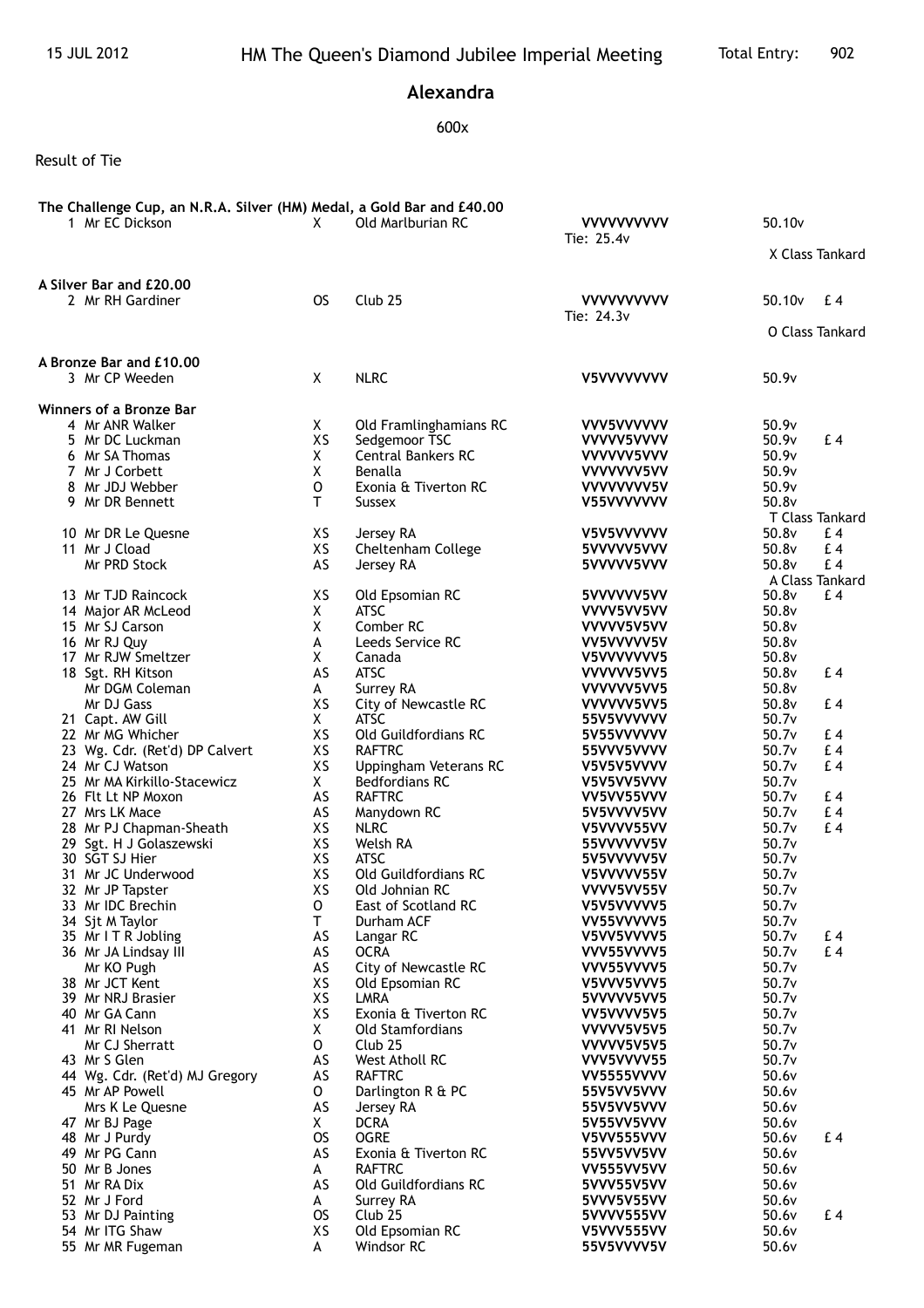| 56 Mr MP Watkins          | OS        | Abergavenny RC              | 55VV5VVV5V        | 50.6v             | f.4         |
|---------------------------|-----------|-----------------------------|-------------------|-------------------|-------------|
| 57 Mr A Thomson           | А         | West Suffolk RC             | V55VV5VV5V        | 50.6v             |             |
|                           |           |                             |                   |                   |             |
| 58 Cdt P C De Souza       | т         | <b>Wellington College</b>   | V5V5V5VV5V        | 50.6v             |             |
| 59 Mr SO Jauncey          | 0         | <b>Oxford University RC</b> | 5VVV55VV5V        | 50.6v             |             |
| 60 Mr TAD Lilley          | X         | Hampshire RA                | 5VV5VVV55V        | 50.6v             |             |
|                           |           |                             |                   |                   |             |
| 61 Dr JDS Langley         | XS        | LMRA                        | V5V5VVV55V        | 50.6v             |             |
| 62 Mr TS Smith            | <b>OS</b> | <b>NRA</b>                  | 5V5V5VVVV5        | 50.6v             | £4          |
|                           | XS        |                             |                   |                   |             |
| 63 Mr MJ Brister          |           | Humberts Leisure            | V55V5VVVV5        | 50.6v             |             |
| 64 Mr J A M Paton         | XS        | <b>DCRA</b>                 | <b>V5VV55VVV5</b> | 50.6v             |             |
| 65 Mr DC Dyson            | X         | Huddersfield RC             | 55VVVVV5V5        | 50.6v             |             |
|                           |           |                             |                   |                   |             |
| 66 Mr MJM Black           | A         | City of Newcastle RC        | 5VVVVV55V5        | 50.6v             |             |
| 67 Mr NJ Ball             | XS        | Stock Exchange RC           | <b>VVVV5V55V5</b> | 50.6v             |             |
| 68 Mr PG Kent             | XS        | Old Epsomian RC             | 55VVVVVV55        | 50.6v             |             |
|                           |           |                             |                   |                   |             |
| 69 Mr SJ East             | AS        | <b>RAFTRC</b>               | V55VVVVV55        | 50.6v             |             |
| 70 Mr S R Sharma          | т         | <b>Pates Grammar CCF</b>    | 55555VVVVV        | 50.5v             |             |
|                           |           |                             |                   |                   |             |
| 71 Mr MJL Traynor         | O         | <b>RGS Guildford</b>        | 5555V5VVVV        | 50.5v             |             |
| 72 Mr AB Banea            | T.        | RCAC NRT                    | 555VV55VVV        | 50.5v             |             |
| 73 Mr NC Boyde            | O         | Stock Exchange RC           | 55VV555VVV        | 50.5v             |             |
|                           |           |                             |                   |                   |             |
| 74 Miss JH Messer         | XS        | <b>NLRC</b>                 | 5555VVV5VV        | 50.5v             |             |
| 75 LCpl JR Dunbar         | 0         | <b>ATRC</b>                 | 5VV5V555VV        | 50.5v             |             |
| 76 Mrs SV Luckman         | XS        |                             |                   | 50.5v             |             |
|                           |           | Old Epsomian RC             | 555V5VVV5V        |                   |             |
| 77 Mr HA Day              | A         | LMRA                        | V5555VVV5V        | 50.5v             |             |
| 78 Mr RF Barrington       | 0         | <b>Wandsworth FBRC</b>      | 555VV5VV5V        | 50.5v             |             |
|                           |           |                             |                   |                   |             |
| 79 Mr RM Allan            | 0         | East of Scotland RC         | 55V5VV5V5V        | 50.5v             |             |
| 80 Mr NC Granger          | A         | Farncombe & Godalming RC    | 5VV55V5V5V        | 50.5v             |             |
| 81 Mr RAV Hebblethwaite   | A         | Old Wellingtonians          | 5VV5VV555V        | 50.5v             |             |
|                           |           |                             |                   |                   |             |
| 82 Mr GW Robinson         | <b>OS</b> | <b>OCRA</b>                 | <b>VV5VV5555V</b> | 50.5v             | £ 4         |
| 83 Mr BT Thebeau          | т         | <b>RCAC NRT</b>             | 5V55VVV5V5        | 50.5v             |             |
|                           |           |                             |                   |                   |             |
| 84 Mr CB Cotillard        | A         | Jersey RA                   | 5VV5V5V5V5        | 50.5v             |             |
| 85 Mr ID Markwell         | О         | Leeds Service RC            | 5VV5VV55V5        | 50.5v             |             |
| 86 Mr BA Horwood          | XS        | Jersey RC                   | <b>VVV55V55V5</b> | 50.5v             |             |
|                           |           |                             |                   |                   |             |
| 87 Mr DJ Rowland          | 0         | West Atholl RC              | 5VV55VVV55        | 50.5v             |             |
| 88 Mr MJLA Landreville    | <b>OS</b> | <b>DCRA</b>                 | <b>VV55V5VV55</b> | 50.5v             | £ 4         |
| 89 Mr SD Shouler          | XS        |                             | <b>V55VVVV555</b> | 50.5v             |             |
|                           |           | Langar RC                   |                   |                   |             |
| 90 Ms LA Johnson          | A         | <b>NLRC</b>                 | V55555V5VV        | 50.4v             |             |
| 91 Cdt B R Fraser-Burn    | Τ         | Greshams RC                 | 5V5V5V555V        | 50.4v             |             |
|                           | XS        |                             |                   |                   |             |
| 92 Mr KWD Ramsey          |           | Old Epsomian RC             | VV555V555V        | 50.4v             |             |
| 93 Mr JPS Bloomfield      | X         | <b>NLRC</b>                 | <b>VVV555555V</b> | 50.4v             |             |
| 94 JA Mulcahy             | O         | <b>OLRC</b>                 | 5555V5VVV5        | 50.4v             |             |
|                           |           |                             |                   |                   |             |
| 95 Mr MR Place            | 0         | <b>NLRC</b>                 | 5V55VV55V5        | 50.4v             |             |
| 96 Mr R Winney            | А         | <b>Old Haberdashers</b>     | V5V55V5V55        | 50.4v             |             |
| 97 Dr JS Rennie           | А         | East of Scotland RC         | V5VV555V55        | 50.4v             |             |
|                           |           |                             |                   |                   |             |
| 98 Mr ER Welford          | X         | Manydown RC                 | 555V555V5V        | 50.3v             |             |
| 99 Mr RJ Waters           | A         | <b>Guernsey RC</b>          | 5V55555VV5        | 50.3v             |             |
|                           |           |                             |                   |                   | Last 'A' In |
|                           |           |                             |                   |                   |             |
| 100 Mr PD Griggs          | Χ         | Ibis RC                     | 5V55V55V55        | 50.3v             |             |
|                           |           |                             |                   |                   | Last 'X' In |
|                           | т         |                             |                   | 50.2v             |             |
| 101 Miss AR Southall      |           | Air Training Corps          | 5555V5555V        |                   |             |
| 102 LCpl N J B Bass       | TS        | <b>Wellington College</b>   | 5VV5555555        | 50.2v             | £ 4         |
| 103 Mr MF Boucher         | TS        | RGS Guildford               | VVVVVVVV4         | 49.9v             | £ 4         |
|                           |           |                             |                   |                   |             |
| 104 Mr NJ Hall            | T.        | Cambridge University RA     | VVVV4VV5VV        | 49.8 <sub>v</sub> |             |
| 105 Mr RL Johnson         | OS        | <b>OGRE</b>                 | VV4VVVVV5V        | 49.8 <sub>v</sub> | £ 4         |
| 106 Mr NJ Verduyn         | OS        | Welwyn Phoenix              | V54VV5VVVV        | 49.7 <sub>v</sub> | £ 4         |
|                           |           |                             |                   |                   |             |
| 107 Mr CJ Palmer-Makowski | TS        | <b>RGS Guildford</b>        | 5V4VVV5VVV        | 49.7 <sub>v</sub> | £ 4         |
| 108 Mr BN Craig           | OS        | <b>OCRA</b>                 | V4V5VV5VVV        | 49.7 <sub>v</sub> | £ 4         |
| 109 Dr SS Horner          | 0         | Old Marlburian RC           | 5VVVV4V5VV        | 49.7 <sub>v</sub> |             |
|                           |           |                             |                   |                   |             |
| 110 Mr PJ Carr            | Τ         | <b>Chichester RC</b>        | VVV4VV5V5V        | 49.7 <sub>v</sub> |             |
| 111 Sgt GM Irish          | 0         | Athelings                   | V55VVVVV4V        | 49.7v             |             |
|                           | <b>OS</b> |                             |                   |                   |             |
| 112 Mr ND Gomez           |           | <b>Trinidad RA</b>          | VVVVVV545         | 49.7 <sub>v</sub> | £4          |
| 113 Mr J Dunn             | 0         | <b>ATRC</b>                 | 554VV5VVVV        | 49.6v             |             |
| 114 Miss JE Ouston        | <b>OS</b> | Old Epsomian RC             | 5V54V5VVVV        | 49.6 <sub>v</sub> | £4          |
|                           |           |                             |                   |                   |             |
| 115 Mr MJ Creber          | OS        | <b>Guernsey RC</b>          | 54VVV55VVV        | 49.6 <sub>v</sub> | £ 4         |
| 116 Dr PR Wheeler         | OS        | Old Guildfordians RC        | V54VV55VVV        | 49.6 <sub>v</sub> |             |
| 117 WO1 M Carberry        | <b>OS</b> | ATSC                        | 55VVV54VVV        | 49.6 <sub>v</sub> |             |
|                           |           |                             |                   |                   |             |
| 118 Mr MD Jenvey          | OS        | <b>RAFTRC</b>               | VVV5V554VV        | 49.6 <sub>v</sub> |             |
| 119 Mr DA Rowell          | 0         | University of Southampton   | 54V5VVVV5V        | 49.6 <sub>v</sub> |             |
| 120 Cdt S A Cox           | Т         | Tonbridge School            | VVV54VV55V        |                   |             |
|                           |           |                             |                   | 49.6 <sub>v</sub> |             |
| 121 Mr SC Williamson      | 0         | <b>RAFTRC</b>               | <b>VVVV45V55V</b> | 49.6v             |             |
| 122 Mr MJW Willing        | TS        | Victoria College            | VV5VVV554V        | 49.6 <sub>v</sub> | £ 4         |
|                           |           |                             |                   |                   |             |
| 123 Miss SIM Anderson     | 0         | LMRA                        | 554VVVVVV5        | 49.6 <sub>v</sub> |             |
| 124 Mr BR Ebbetts         | OS.       | Old Wellingtonians          | V45VVVV5V5        | 49.6 <sub>v</sub> |             |
| 125 Mr GD Palmer          | OS        | Wandsworth FBRC             | 4VVVVV55V5        | 49.6 <sub>v</sub> |             |
|                           |           |                             |                   |                   |             |
|                           |           |                             | <b>VV4VV5VV55</b> | 49.6 <sub>v</sub> |             |
| 126 Mr SD Hunt            | Τ         | Elizabeth College           |                   |                   |             |
| 127 Miss ZL Latimer       | T.        | Ulster RA                   |                   | 49.6 <sub>v</sub> |             |
|                           |           |                             | 5VVVVV55V4        |                   |             |
| 128 Mr CDP Pocock         | os        | Durham University           | V5455V5VVV        | 49.5v             |             |
| 129 Mrs Al Gravett-Hakim  | 0         | Old Johnian RC              | 5V545V5VVV        | 49.5 <sub>v</sub> |             |
|                           |           |                             |                   |                   |             |
| 130 LCpl O J Rolfe        | TS        | Wellington College          | 554V5VVV5V        | 49.5v             | Last 'O' In |